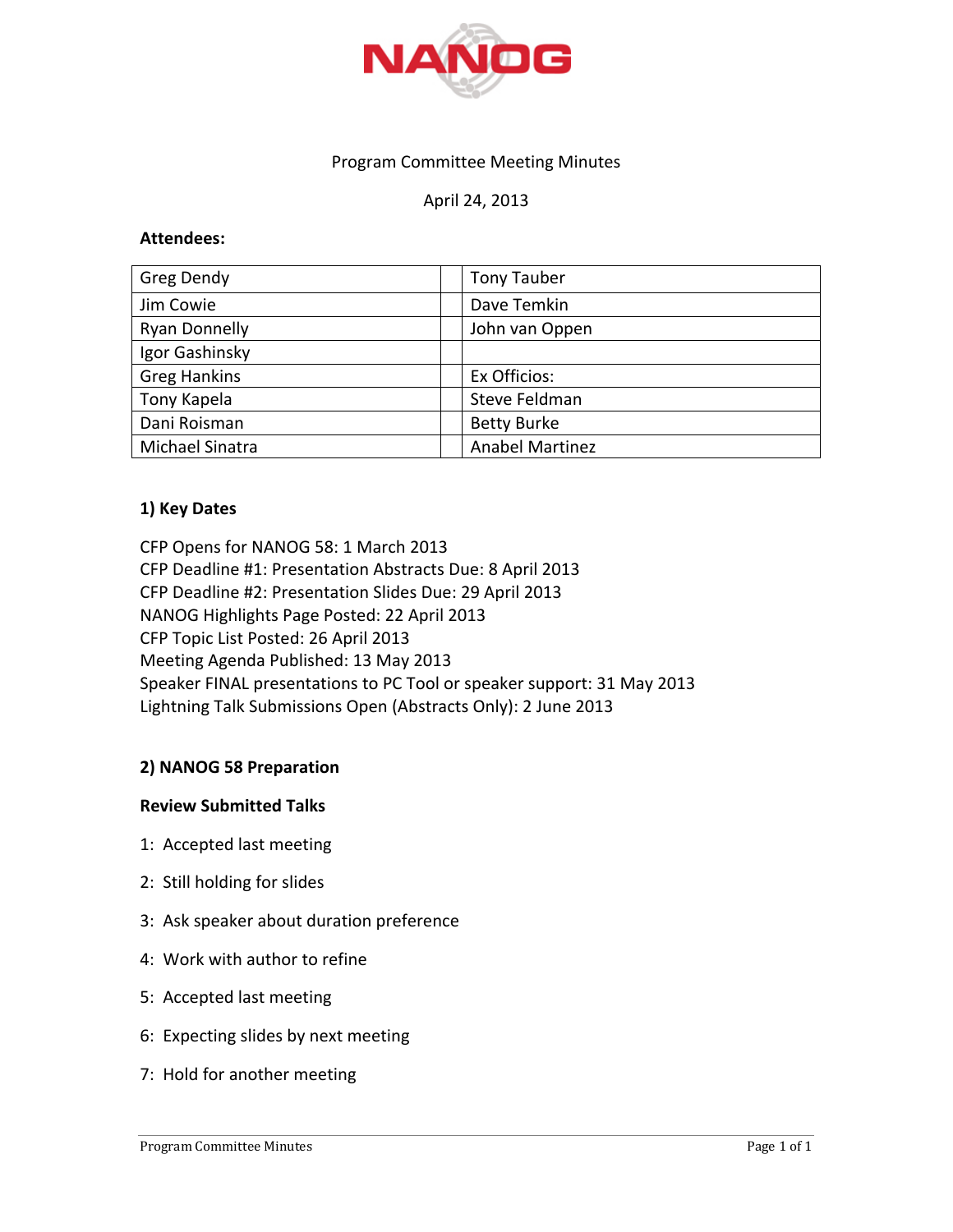

- 8: Work more on getting slides, still room in program for this
- 9: Still holding for slides, will ask again
- 10: Accepted last meeting
- 11: Accepted last meeting
- 12: Accept
- 13: New deck, needs re-rating
- 14: Accepted, keep working with author
- 15: Holding one more meeting, on the bubble
- 16: Accept, offer 2nd slot as well
- 17: Accept
- 18: Still need to reach out for slides
- 19: No slides yet, hold
- 20: Accept
- 21: Accept
- 22: Error
- 23: Decline
- 24: Accept
- 25: Accept
- 26: Accept, follow up with author about minor slide deck updates (logos, etc)
- 27: Accept
- 28: Ask author for slides
- 29: Accept
- 30: Accept
- 31: Accept
- 32: Accept, work out duration with author
- 33: Accept